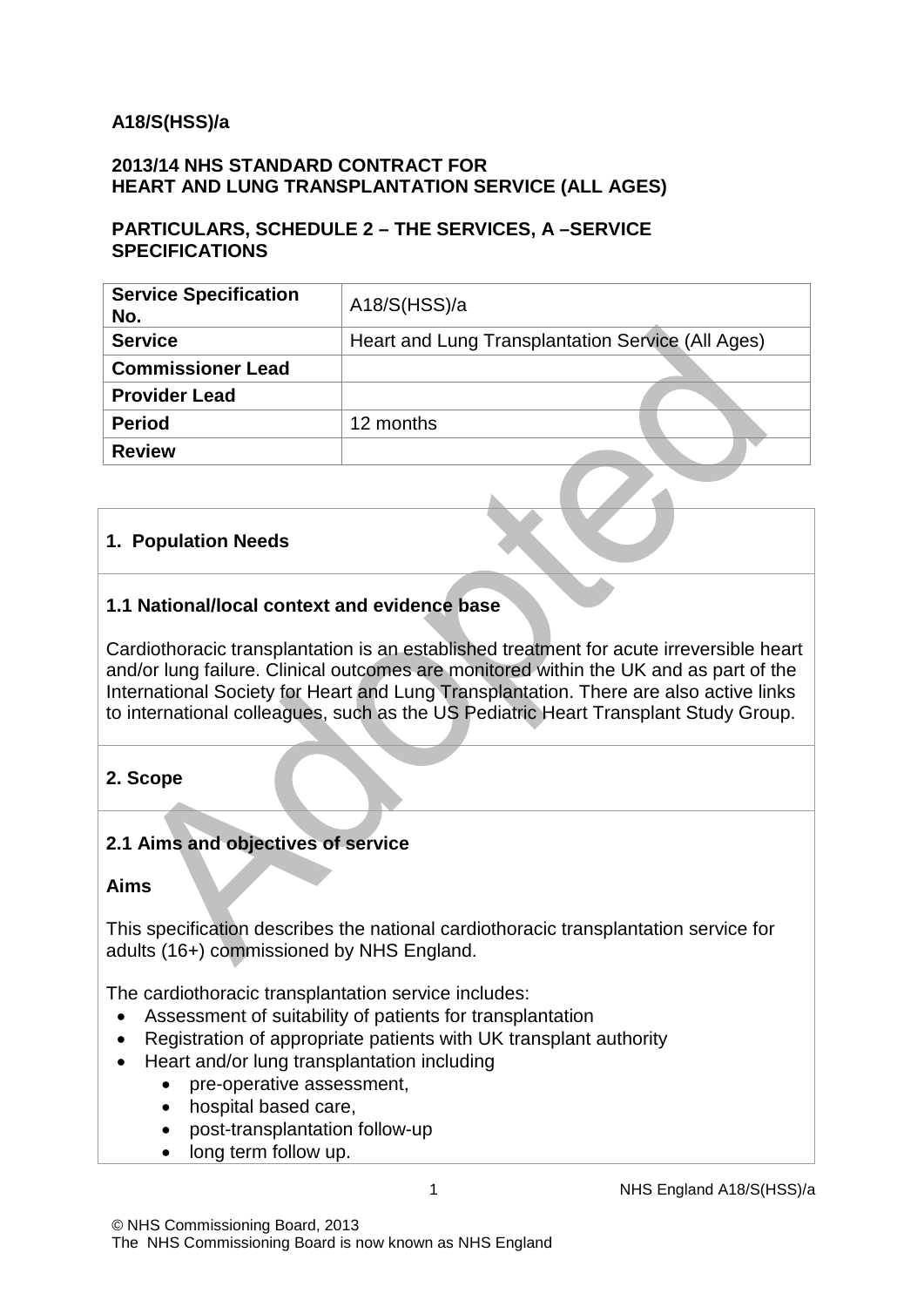NHS England commissions the first three months of post transplant immunosuppression drugs and other associated drugs. Thereafter the financial responsibility for drugs is with the patient's Clinical Commissioning Group if the patient is resident in England or the relevant commissioner for patients resident elsewhere in the UK.

#### **Needs**

The demand for heart and lung transplant outstrips the supply of available organs. The Organ Donation Taskforce (2007-2012) implemented a number of recommendations intended to increase the overall number of actual donors by 2012- 13. It is likely that the number of deceased non-heart beating donors (donors after circulatory death, DCD) will increase significantly, but that the number of deceased donors suitable to donate hearts and/or lungs (donors after brainstem death, DBD) is unlikely to change.

Patients are listed for heart transplant if it is believed there is a reasonable likelihood of a matched donor heart becoming available. Patients are categorised as urgent or non-urgent. The development of Ventricular Assist Devices has enabled some people with end stage heart failure to survive long enough for a suitable donor heart to be identified. This evolving technology has influenced the perceived likelihood of heart availability, and thereby has the potential to impact the overall level of demand for heart transplantation.

Technology improvements in organ reperfusion (*ex vivo* lung perfusion, EVLP) permit donated lungs with suboptimal gas exchange to be reconditioned. This has the potential to increase the number of lungs donated from deceased heart beating and non-heart beating donors, and thereby the perceived likelihood of lung availability.



*From NHS Blood & Transplant Annual Report 2008-09, p26*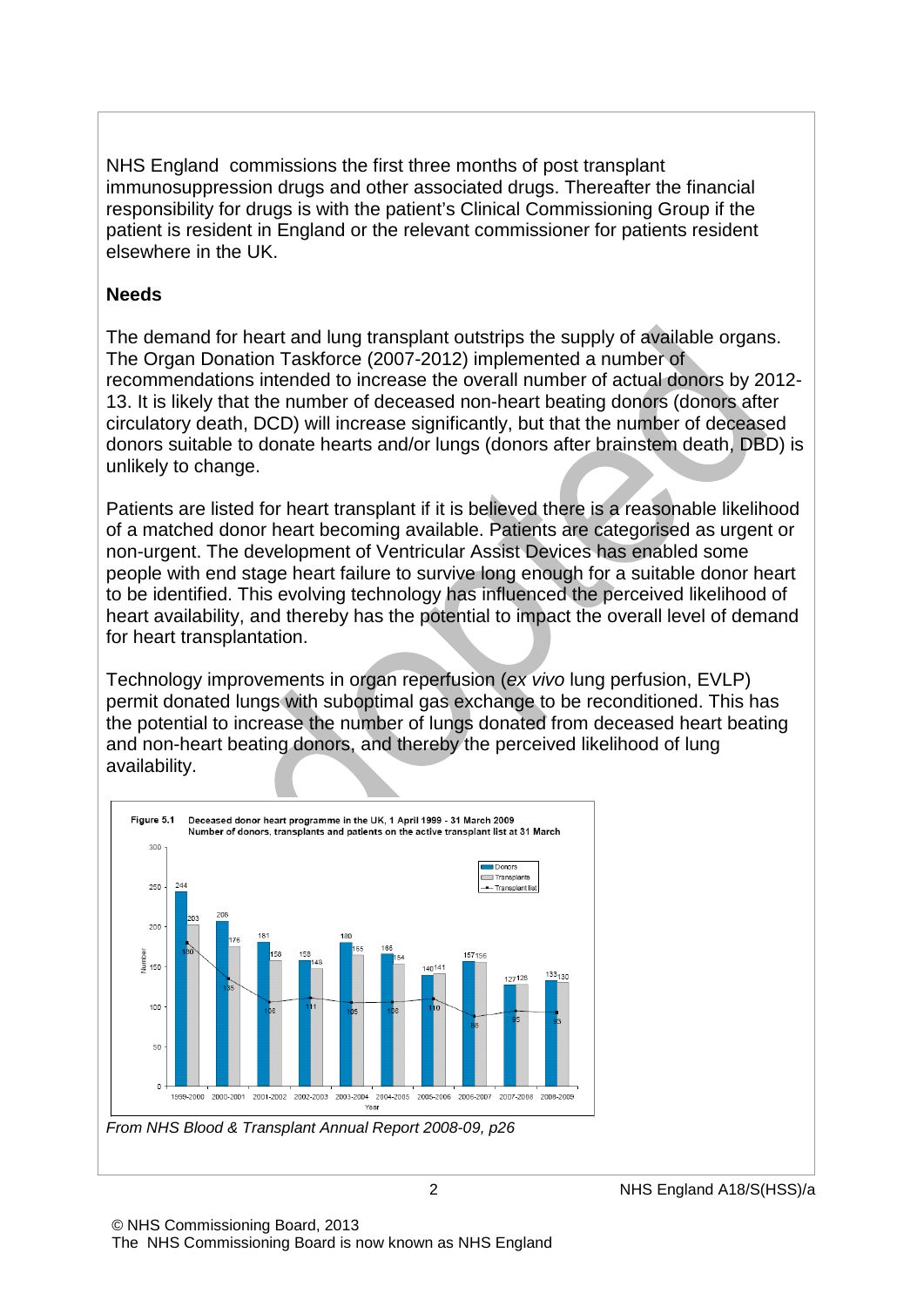

*From NHS Blood & Transplant Annual Report 2008-09, p26*

# **Organ availability**

NHS England does not commission organ retrieval. Organ retrieval and allocation is the responsibility for NHS Blood and Transplant (NHS Blood and Transplant).

NHS Blood and Transplant matches donated organs to candidates on the waiting list. Centres must be able to respond without delay. It is expected that individual centres will have fluctuating levels of activity.

The acceptable cold ischemic times for donated hearts and lungs are short compared to other donated organs; hearts having a shorter acceptable cold ischemic time than lungs. This currently makes long distance transport of hearts unfeasible, increasing the importance of good local organ retrieval logistics and local recipient management logistics.

This service aims to transplant all available cardiothoracic organs that are matched to recipients on the waiting list.

The service provides life-long aftercare related to the functioning of the grafted organ. The total number of patient requiring follow-up has reached a steady state, and there is a likelihood that numbers may adjust to changes in transplantation rates and improving medical care of comorbidities.

# **Objectives and Expected Outcomes**

The service provides assessment, treatment and follow up for adults (16+) who need heart and/or lung transplantation.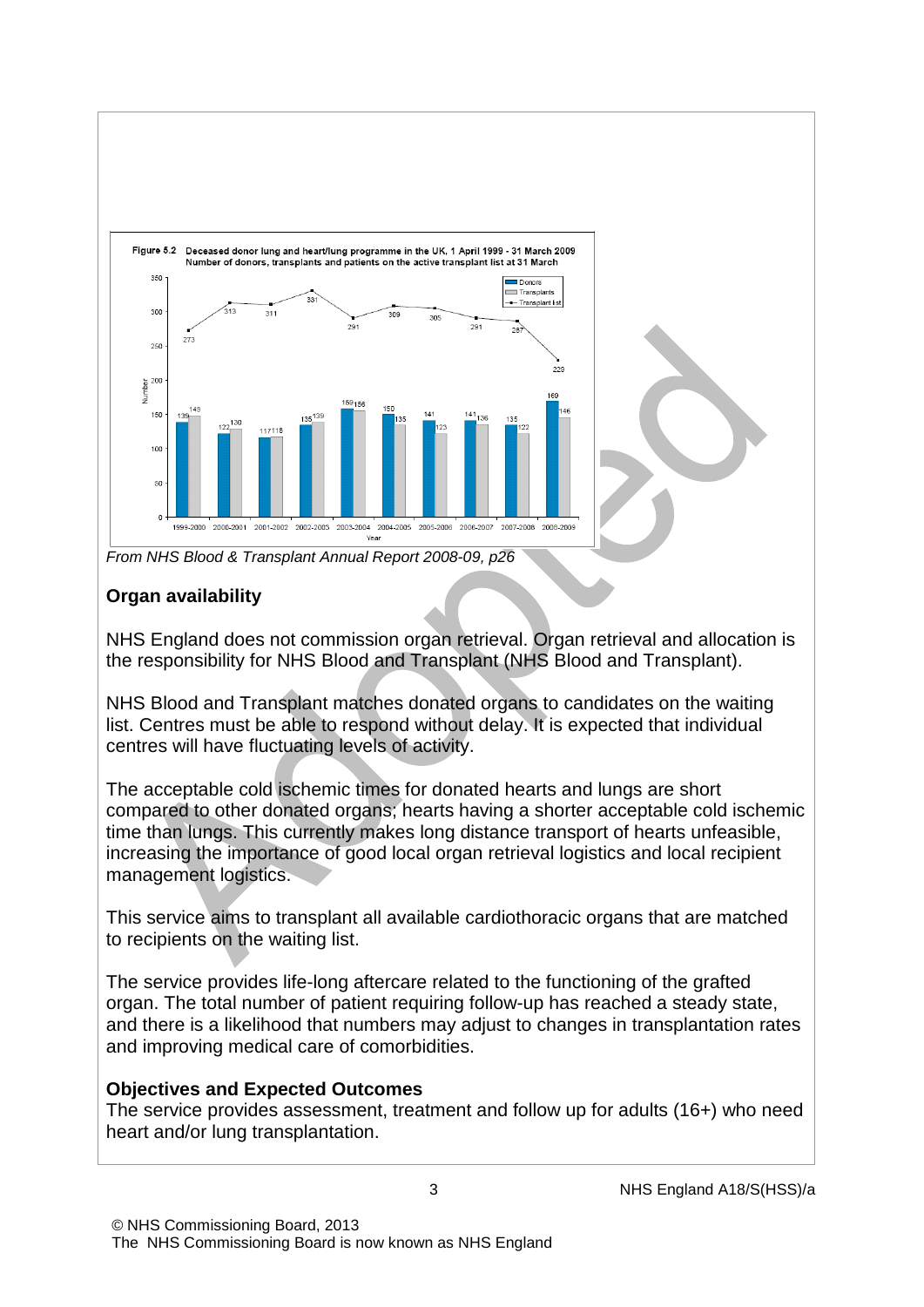All centres use real time sequential monitoring of 30 day and 90 day mortality rates following cardiothoracic transplantation. This monitoring is conducted by NHS Blood & Transplant in collaboration with the Royal College of Surgeons Clinical

Effectiveness Unit. Commissioners and providers are alerted to any trends that might indicate a significant increase in mortality rate.

Centres are compared to either a centre-specific or national average mortality rate depending on their past performance in relation to the national average. A centre whose mortality rate is below the national average is compared to their own past performance whereas a centre whose mortality rate is above the national norm is compared to the national average.

### **2.2 Service description/care pathway**

The service is responsive to the availability of organs and recipients, and is able to operate 24 hours per days, every day of the year.

The service provides heart transplant and lung transplant assessment, surgery and life-long follow up for adults (16+). The service operates closely with the bridge to heart transplant service for adults and the cardiothoracic transplantation service for children.

A standard episode of care will include:

- pre-transplant assessment, immunology and tissue-typing of recipient;
- admission,
- transplant,
- routine follow-up for 12 months in outpatients, including re-admission if necessary.
- Subsequent follow-up will be on a defined frequency (not less than annually) and will depend on shared care arrangements with local cardiothoracic services.

The service must be delivered in accord with the latest NHS England service standards. The provider will work with the NHS England to ensure sufficient considerations are given to communications.

# **Pre-transplant assessment**

The service follows the *National Protocol for Assessment of Cardiothoracic Transplant Patients*. A summary is given below:

- Multi-disciplinary involvement: The assessment should involve a whole spectrum of healthcare professionals, including physicians, surgeons, radiologists, nurses, transplant co-ordinators, pharmacists, occupational therapists, dieticians, physiotherapists, social workers, psychologists (if indicated psychiatrists).
- Assessment stages:
	- Referral letter and proforma with details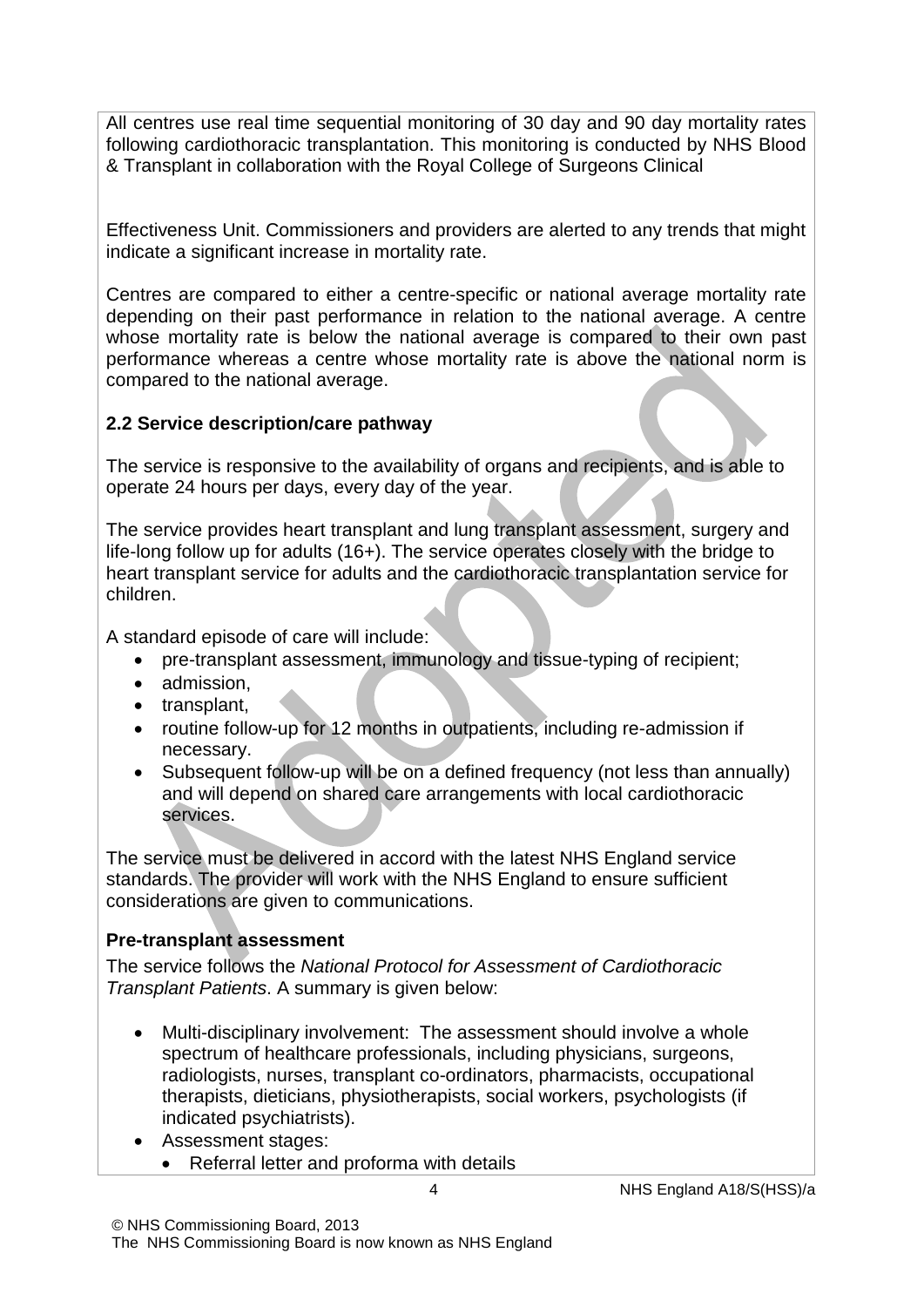- Pre-assessment outpatient clinic when appropriate
- In patient assessment
- Decision
- Waiting List

### **Objectives of assessment procedures:**

- To assess the patient's clinical, social and psychological suitability as a transplant recipient
- To impart factual information to the patient and his/her family concerning all aspects of transplantation
- To meet hospital staff and transplant patients
- To provide an opportunity for the patient, and his or her family, to begin to come to terms with the prospect of transplantation, and to be informed about the procedure and its aftermath
- The general condition of the patient is such that transplantation of the heart/lungs or lungs alone allows the patient a realistic chance of prolonging a good quality of life.

#### **Assessment outcome:**

- If the patient decides to go forward for transplantation, he or she is then registered with NHS Blood & Transplant and placed on the waiting list.
- If the patient is not deemed suitable and/or declines the option of transplantation the clinician explains to the patient and their family the options available to them.
- The GP and referring clinicians are informed of the outcome of the assessment.

### **Waiting times**

- This Service Specification does not cover care received by the patient whilst waiting for a suitable organ to become available. This may involve a period of intensive care unit (ICU) inpatient care (often on inotropes, and/or balloon pump care).
- NHS Blood and Transplant has operated an urgent heart allocation scheme since 1999. This enables centres to register patients with a rapidly deteriorating condition as a higher priority than patients with a stable condition.
	- The NHS Blood and Transplant study of cases between 1999 and 2003 showed that the majority of adult cases were elective, with only around 10% being urgent. In recent years, the Urgent Heart Allocation Scheme has accounted for approximately 40% of heart transplants.
- Waiting times are influenced most significantly by a patient's body size, blood group and primary diagnosis (NHS Blood and Transplant presentation to International Society for Heart and Lung Transplantation).
	- Patients over 81kg waited a median of 271 days to transplant compared with those under 70kg who waited 95 days.
	- Blood groups A and AB patients had more than twice the chance of transplant compared with group O patients; they waited a median of 93, 97 and 230 days, respectively.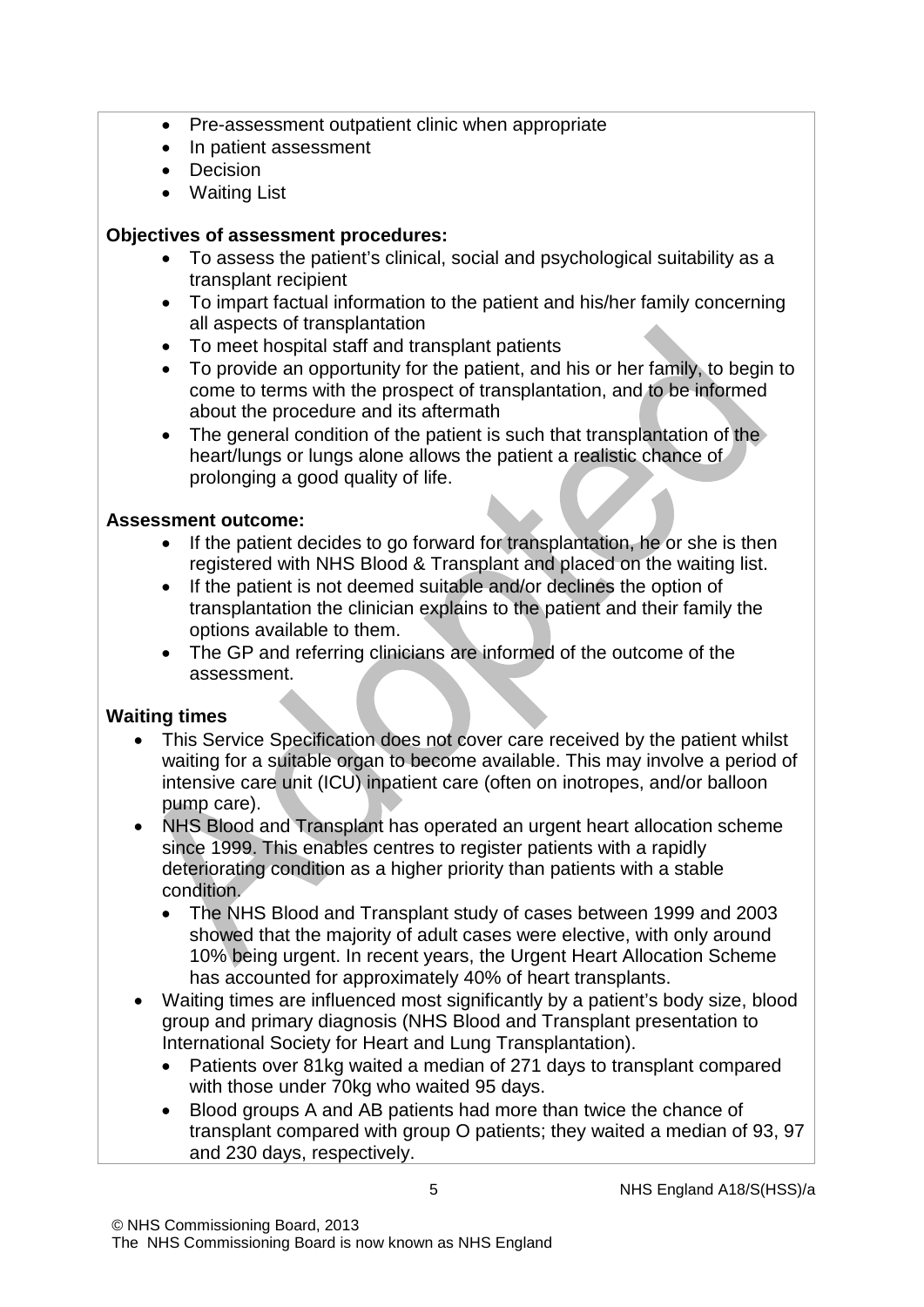

*From NHS Blood and Transplant (2005) Relevance of blood group to waiting time for heart transplantation in the UK: implications for equity of access*

### **Admission**

- It is the patients' responsibility to make themselves available to be contacted by the transplant centre at anytime.
- Once an available organ has been matched to a recipient:
	- The relevant centres should respond to the offer within one hour,
	- and the patient is alerted and asked to make their way to the transplant centre.
- Every effort should be taken to minimise the occasions on which a patient is admitted but a transplant operation does not proceed because:
	- the patient is not medically fit,
	- or the necessary clinical resources (e.g. staff, operating theatres) are unavailable.

# **Transplantation**

- The service is delivered in accord with the latest NHS England service standards.
- Individual centres should provide assurance that individual surgeons are working at safe and sustainable levels, avoiding risks associated with excessive hours and with occasional practice.
- Mechanical support of the graft post-transplant is considered to be commissioned by NHS England within the existing recurrent investment.

### **Initial follow-up**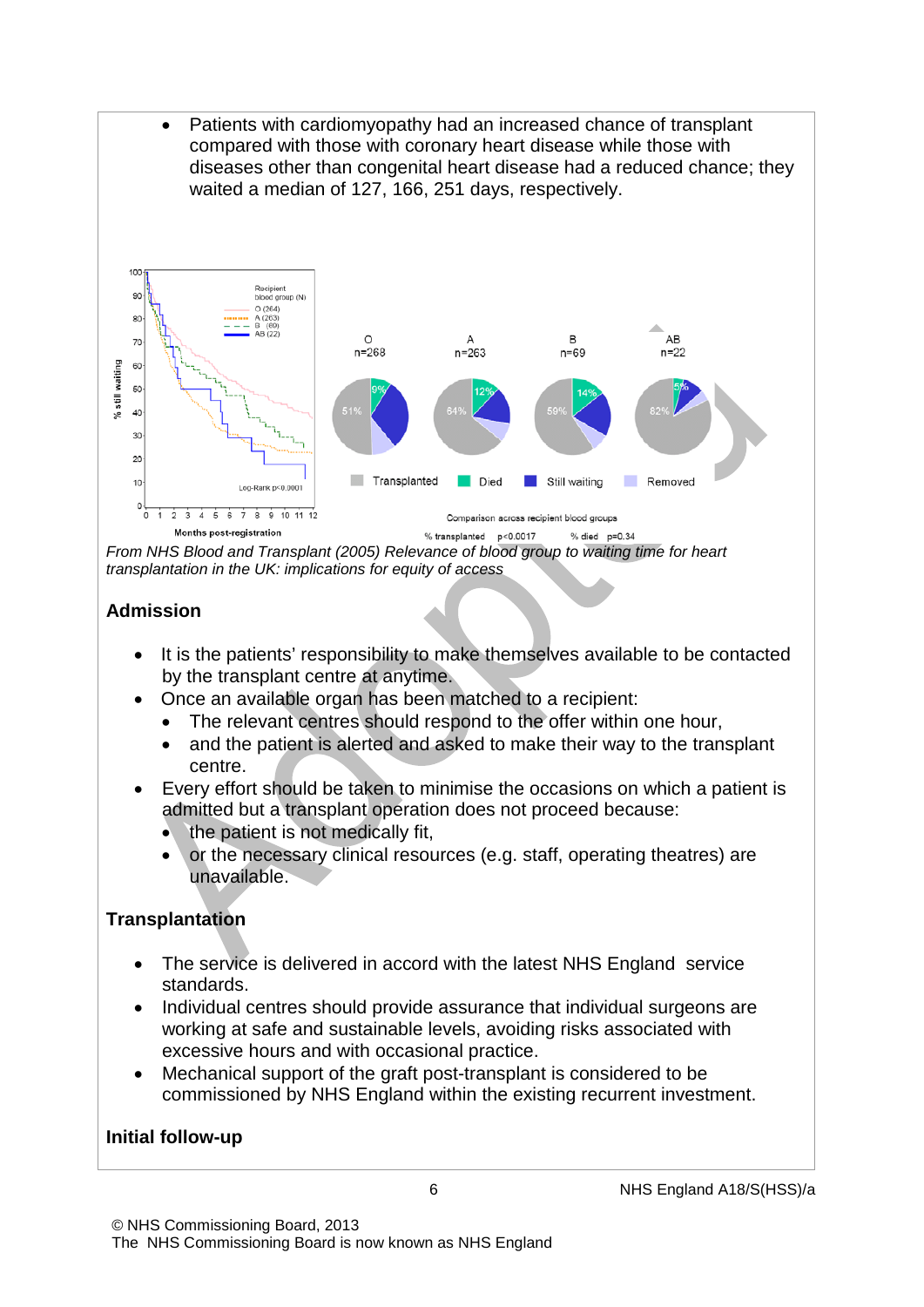- There should be arrangements for direct 24 hour emergency access after discharge.
- The follow-up process must run for the period of time agreed with the referring clinician.

### **Long-term follow-up**

- Subsequent follow-up will be on a defined frequency (not less than annually) and will depend on shared care arrangements with local cardiothoracic services and patient need.
- Routine follow-up is intended to identify and manage any emerging problems of graft function:
	- Shared care arrangement may be developed for routine investigations which may be administered without specialist centre (see clinical standards);
	- And if necessary, a patient may need to be reassessed for transplantation.
- Clear arrangements should be in place for the safe planned transition from child to adult follow-up services.
- Each centre should ensure that patients are offered a choice of transplant centre at which to receive routine follow-up care, and this will be important to review if a patient changes their home address.
- NHS England commissions 3 months post-transplant immunosuppressants, after which time the originating Clinical Commissioning Group (CCG) takes financial responsibility.

# **Transition**

- Patients transition from child to adult services between 16 and 18 years of age, when considered appropriate by the patient, family and clinical team.
- Transition from child to adult cardiothoracic transplant services is an area for further development in 2011-12.

# **Risk Management**

- Service providers are responsible for managing the logistical arrangements for on-call teams, clinical resources, and recipient coordination. UK units to work towards a minimum of 5 consultant surgeons capable of undertaking heart or lung transplantation and at least 3 involved as part of an left ventricular assist devices (LVAD) programme. A department may have different surgeons in each team but must have a sufficient number to publish a robust on-call rota. (Standard 2.2)
- International evidence demonstrates that high heart transplant mortality is seen in units with low activity (between 9 and 12 heart transplants per year). UK units agreed to work towards a minimum of 25 heart transplants and 25 lung transplants per year.
- The staff and facilities covered by the baseline investment for cardiothoracic transplantation should not be used to cross-subsidise local services.
- When surgical teams treat patients who have, or are at risk of having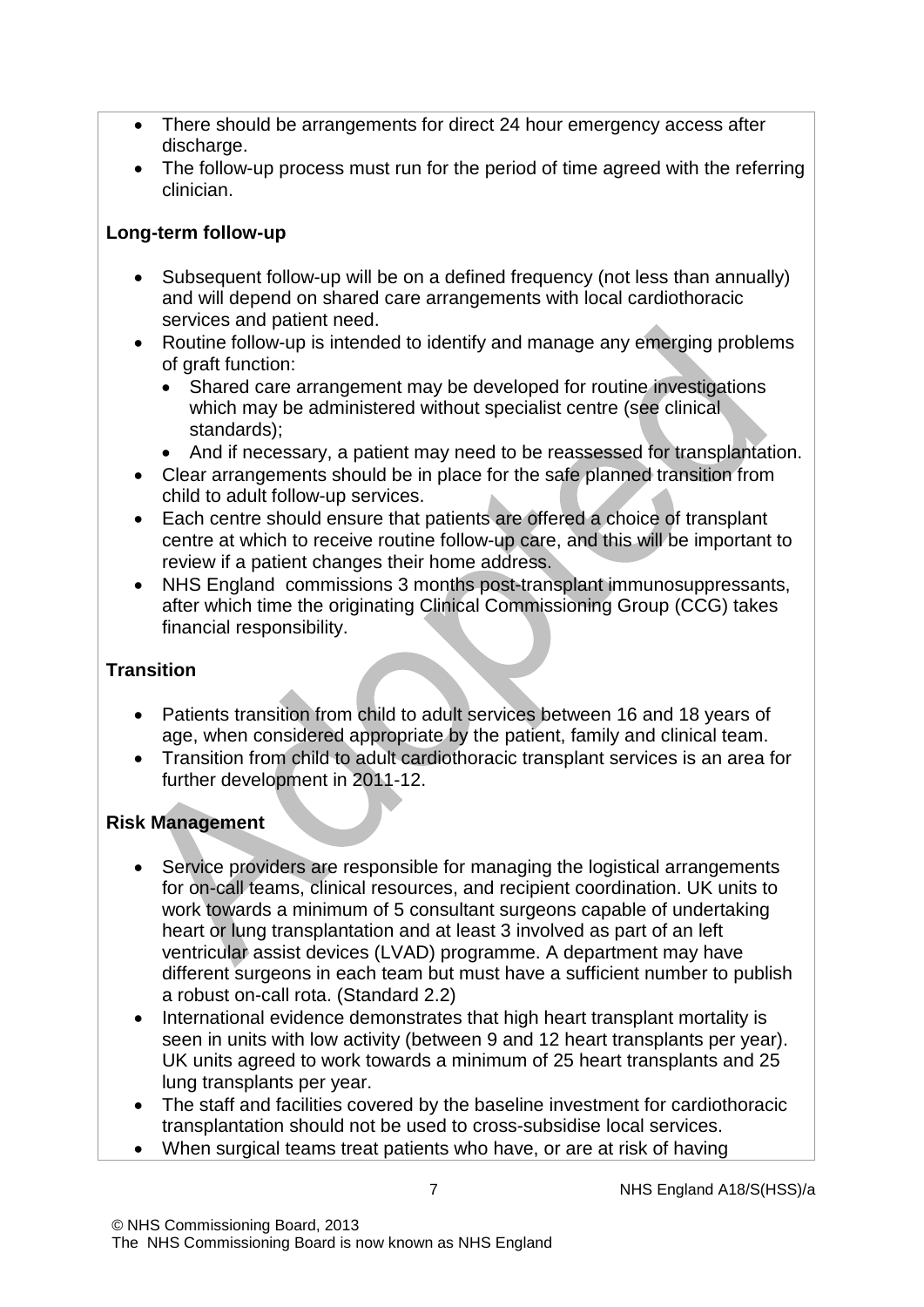transmissible spongiform encenphalopathies (including variant Creutzfeld-Jakob disease, vCJD), there is a risk of contaminating the instruments used during their surgery and hence transmitting the infection to subsequent patients in whom the same instruments are used. Special decontamination measures are required by Department of Health policy. Some instruments cannot be fully decontaminated, in which case policy requires destruction of the instrument. The full guidance is set out at. Patients with or at risk of vCJD present to all parts of the NHS and the same precautions are needed. Hence costs of treating patients with this condition, including destruction of surgical instruments where necessary, are included in average costs.

- This service specification does not limit the pharmacological treatment options available with regard to transplant care, provided they are met within the existing level of investment. This includes desensitisation due to graftrecipient mismatch.
- All providers offering a service to patients under 18 years of age should ensure they are compliant with the requirements to safeguard children, and follow current guidance on obtaining consent from children.

#### **Discharge planning**

Patients may be removed from the waiting list if their clinical status has changed and transplantation is no longer the appropriate treatment. Patients may also be removed from the waiting list if they no longer wish to be considered for transplantation. The clinician would explain to the patient and their family the options available to them. The GP and referring clinicians would be informed.

Patients may be discharged from routine follow-up at a cardiothoracic transplantation service with the agreement of their local cardiothoracic services.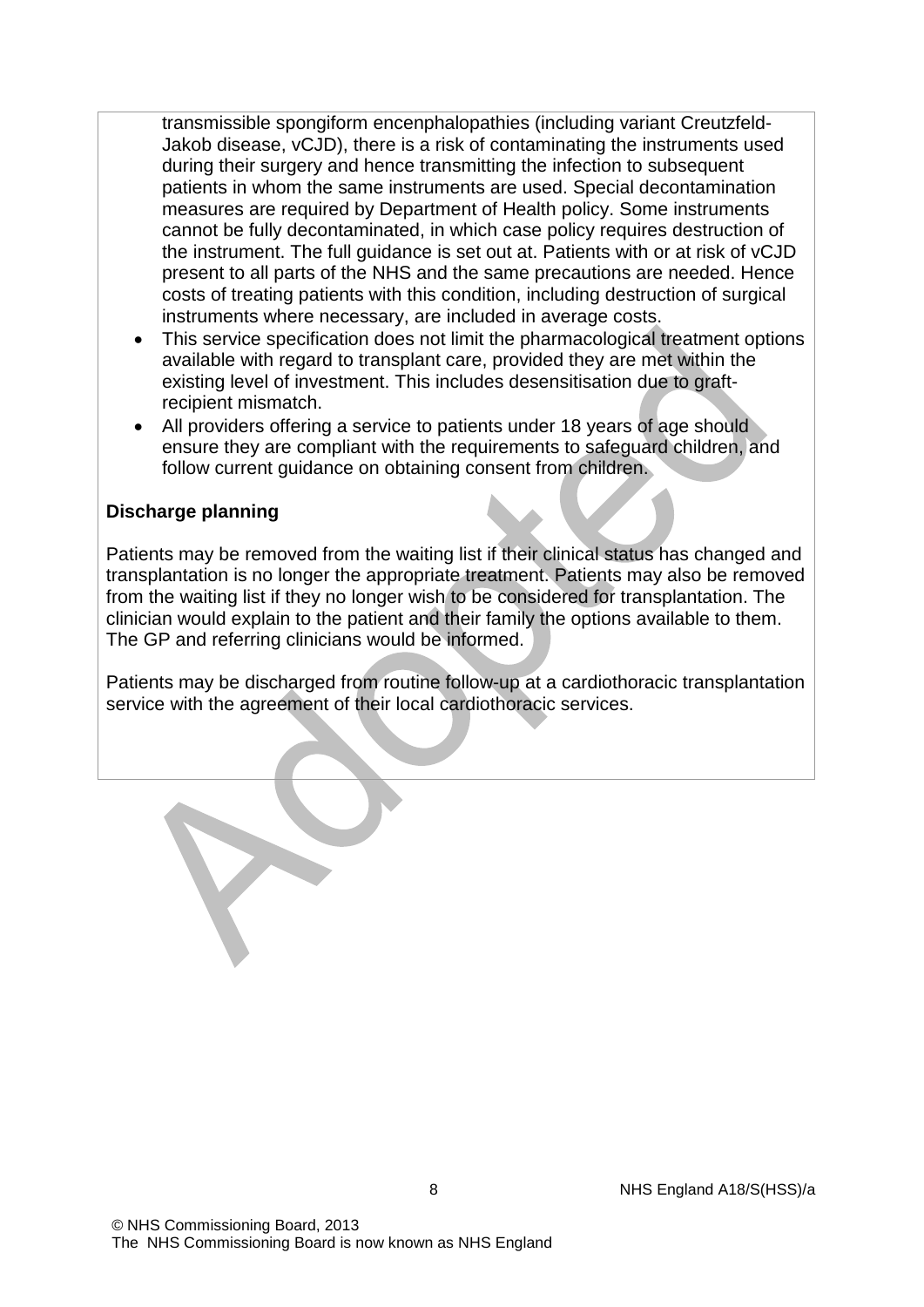

© NHS Commissioning Board, 2013 The NHS Commissioning Board is now known as NHS England

9 NHS England A18/S(HSS)/a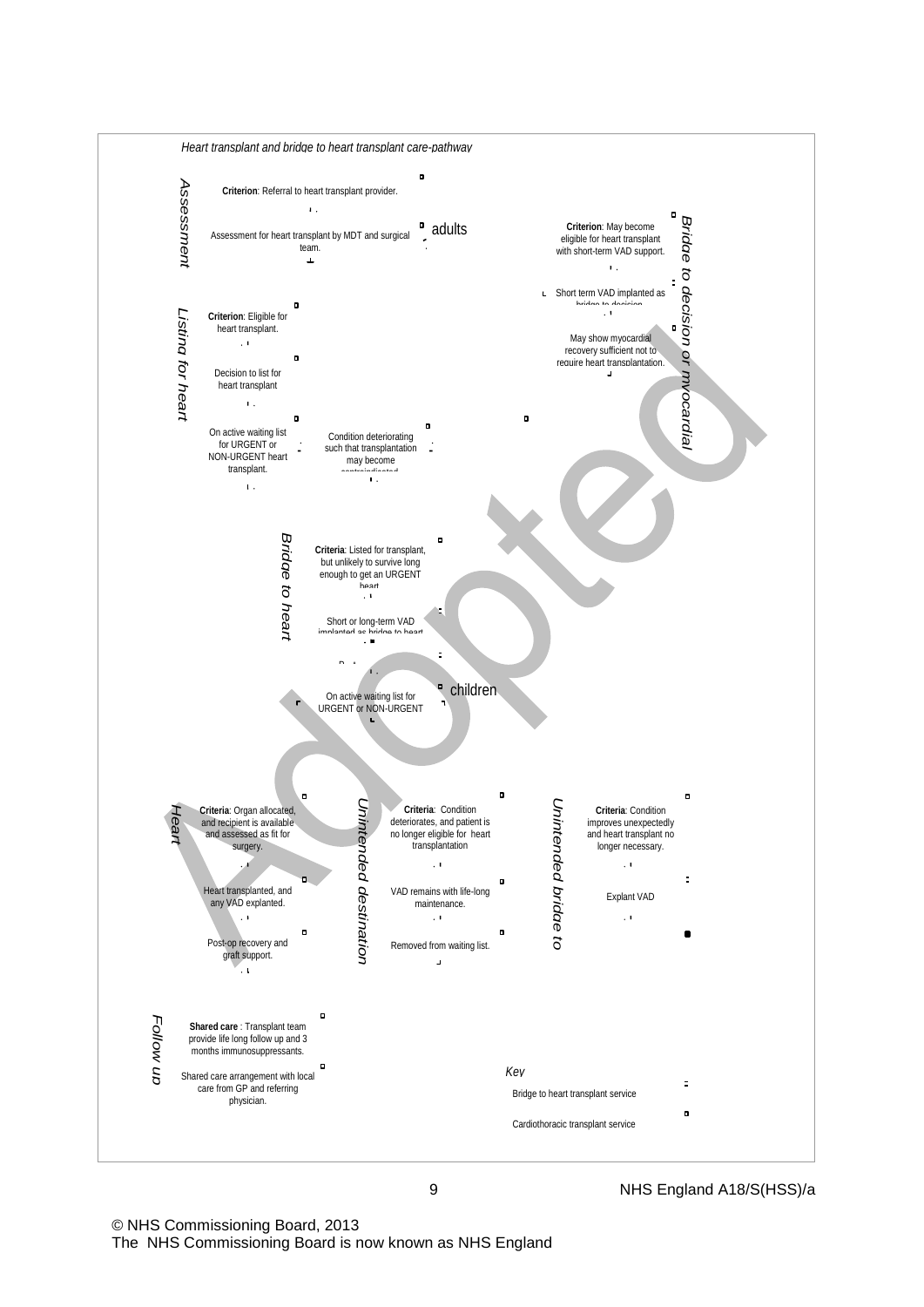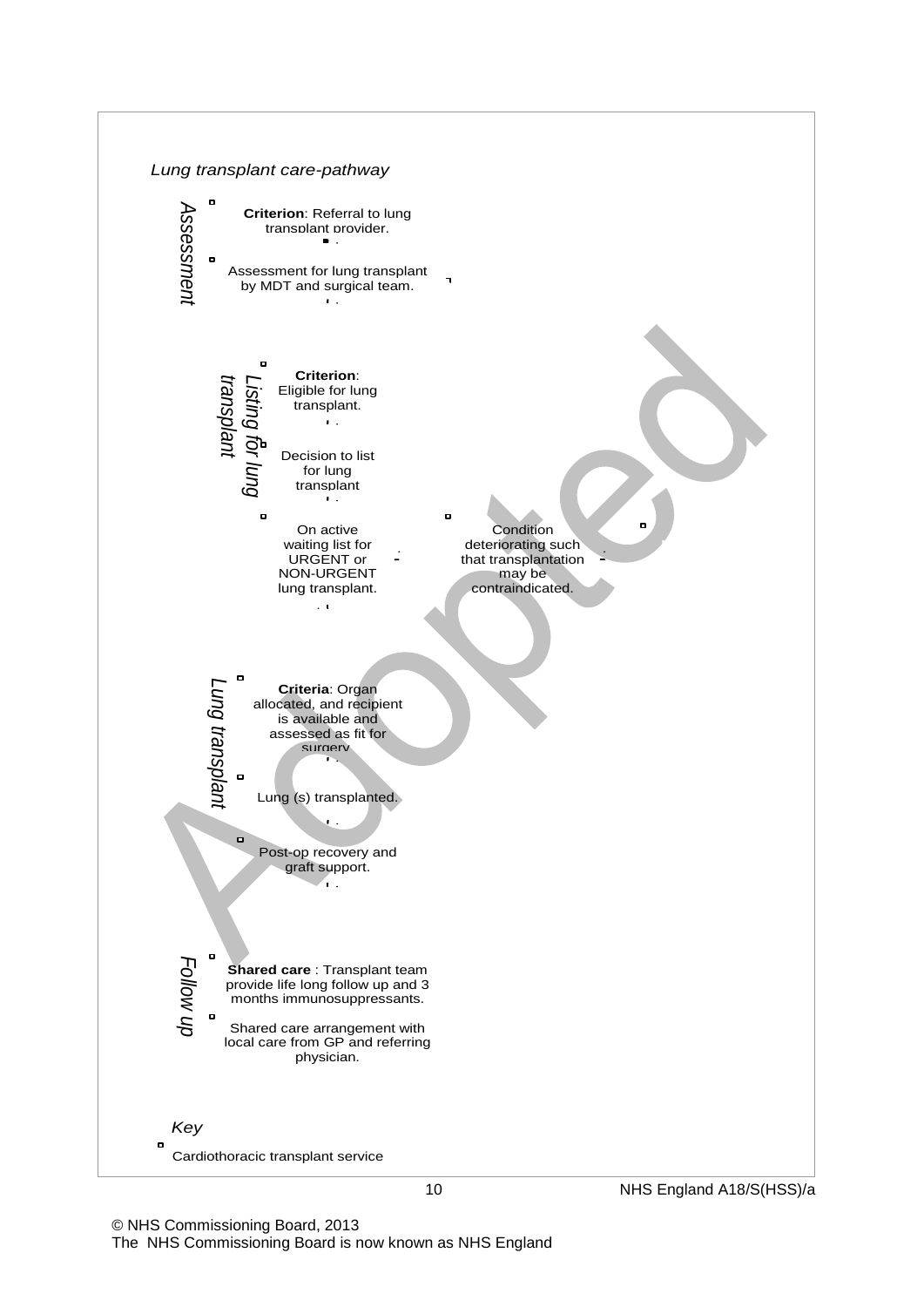# **2.3 Population covered**

NHS England commissions the service for the population of England. Commissioning on behalf of other devolved administrations is reviewed annually, and a current list is available from NHS England commissioners.

NHS England contract includes provision for the service to treat eligible overseas patients under S2 [Under EU regulations, patients can be referred for state funded treatment to another European Economic Area (EEA) member state or Switzerland, under the form S2 (for EU member states) or the form E112 (for Iceland, Norway, Liechtenstein and Switzerland)] referral arrangements. Providers are reimbursed for appropriately referred and recorded activity as part of NHS England contract.

Trusts performing procedures on EU-based patients outside of S2 arrangements will need to continue to make the financial arrangements directly with the governments involved, separately from their contract with NHS England.

With regard to S2, the mechanism for recovery of costs has been via the Department for Work and Pensions Overseas Healthcare Team. They are responsible for agreeing reconciliation and recovery of costs with European administrations. These arrangements were implemented in October 2009, though a similar process existed previously. The financial flows are therefore back into the Treasury rather than back to Trusts.

# **2.4 Any acceptance and exclusion criteria**

All centres must be able to respond to the offer of a suitable organ within 1 hour.

### **Acceptance criteria**

See the National Protocol for Assessment of Cardiothoracic Transplant Patients.

The Provider has a duty to co-operate with the commissioner in undertaking Equality Impact Assessments as a requirement of race, gender, sexual orientation, religion and disability equality legislation

All patients must be biologically fit, regardless of age. In practice, most recipients are less than 60 years of age as there is an increase in co-morbidity with the ageing process.

Evidence suggests that age, gender, height, body mass index, year of registration and cytomegalovirus status were not significant in determining waiting times once someone had been accepted on to the transplant list.

An audit of geographical access will be completed no less than once per year.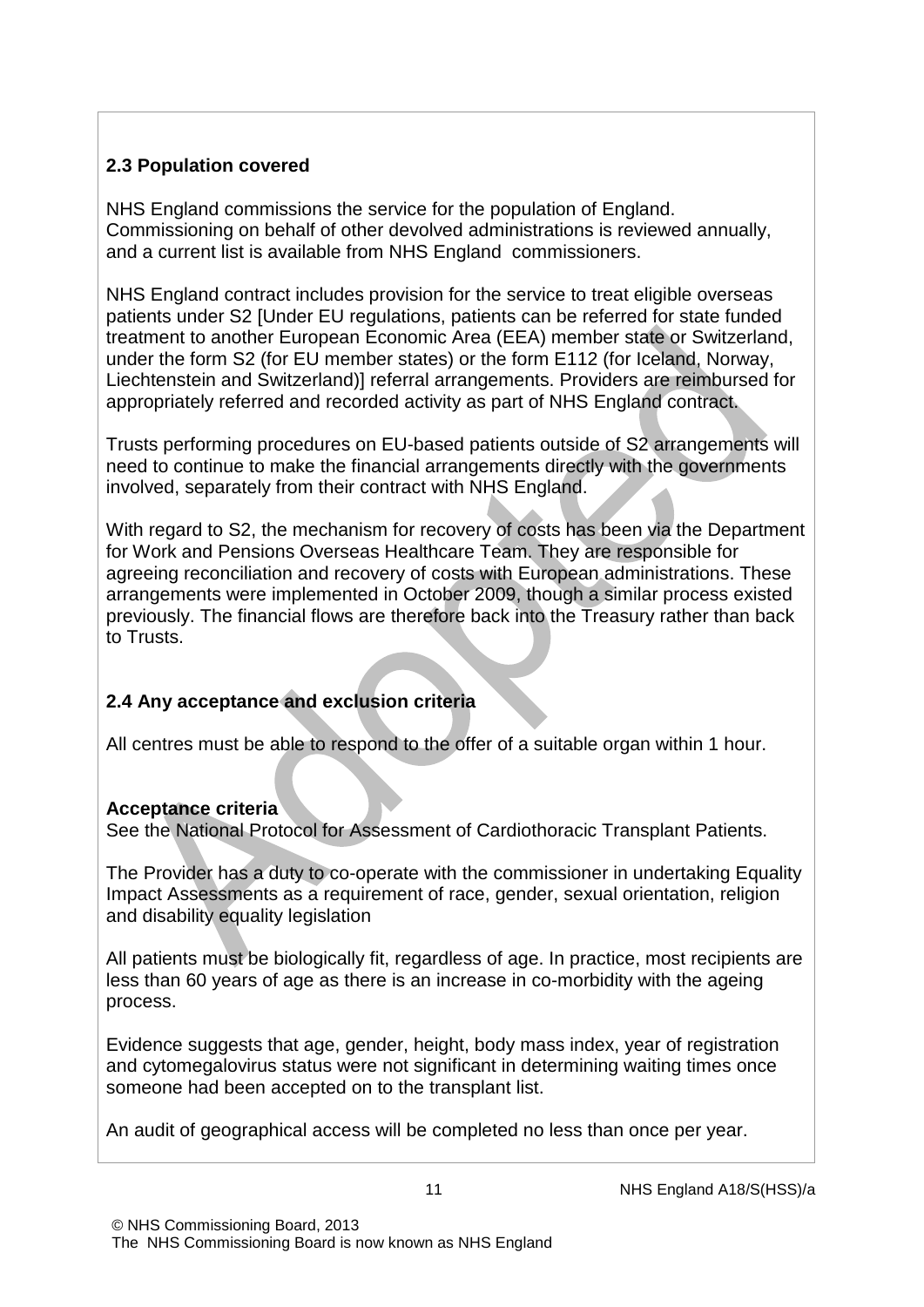# **Exclusion criteria**

See the National Protocol for Assessment of Cardiothoracic Transplant Patients.

Patients aged 16 or older may be accepted by the cardiothoracic transplantation service for adults.

The cardiothoracic transplantation service for children accepts patients up to the age of 17 at the point of transplantation.

Post transplant patients over the age of 16 may have responsibility for their care transferred from child to adult cardiothoracic transplantation providers.

# **2.5 Interdependencies with other services**

The Cardiothoracic Transplant Advisory Group in NHS Blood and Transplant provides a forum for clinical innovation to be championed, as well as advising on the standards applied across all centres.

Heart transplant is an intervention for the treatment of end stage heart failure. Lung transplant is an intervention for irreversible end stage lung failure. The national service has interdependencies with cardiothoracic services, ventricular assist device services. The increasing number of paediatric heart and/or lung transplant survivors creates interdependencies between the adult and child programmes for life-long follow-up.

Patient and survivor groups include:

- British Heart Foundation
- British Lung Foundation
- British Thoracic Society
- Cystic Fibrosis Trust
- Patient groups at each hospital

# **3. Applicable Service Standards**

# **3.1 Applicable national standards e.g. NICE, Royal College**

All providers will meet standard NHS governance requirements. All providers will comply with transplantation guidance and policies as agreed by the NHS Blood and Transplant Cardiothoracic Transplant Advisory Group. In addition, all centres are reviewed at least annually, and are expected to produce a written annual report for NHS England commissioners that demonstrates compliance with the current service standards and requirements for equity of access. Clinical teams are expected to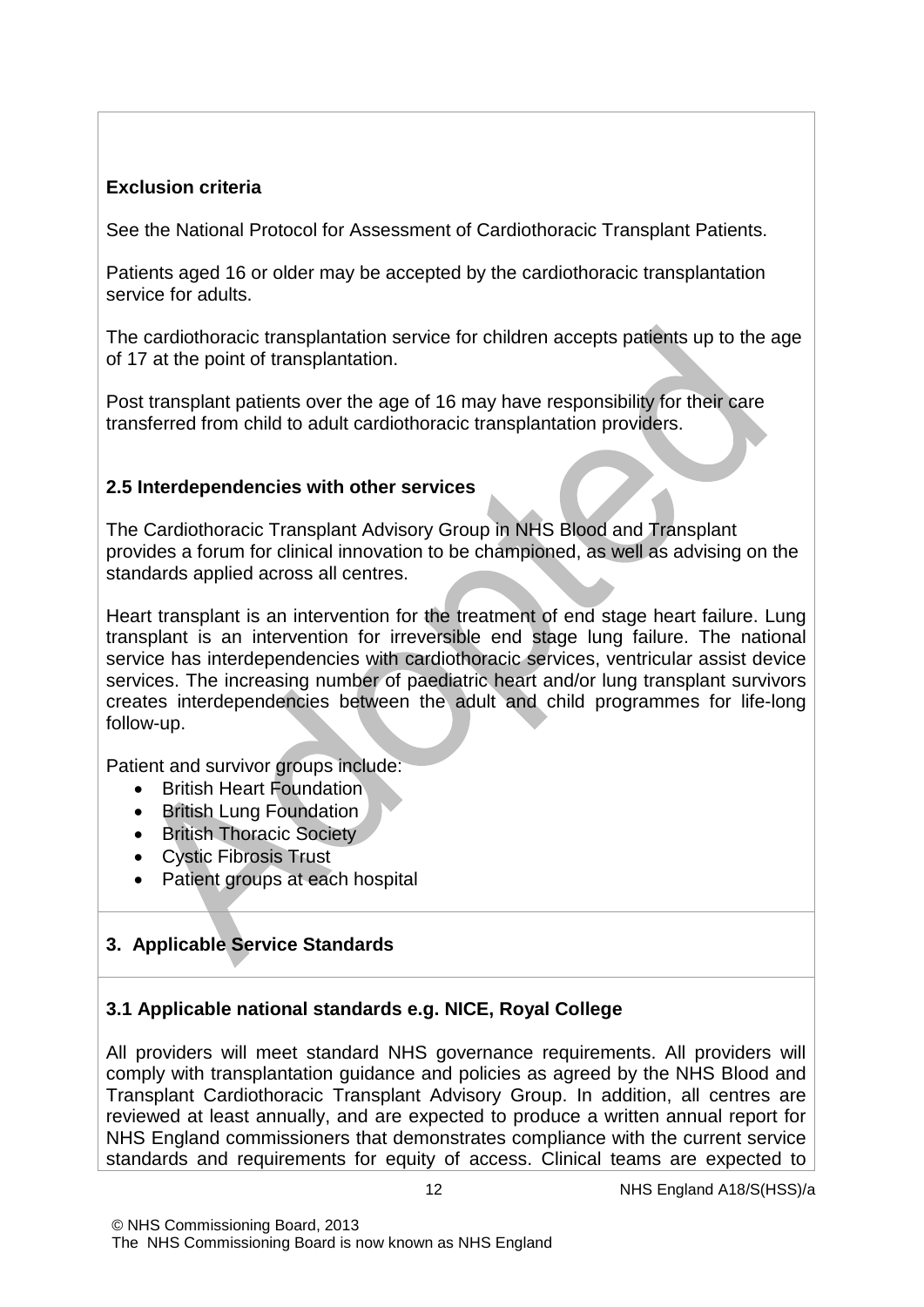participate actively in clinical networks to improve the national cardiothoracic transplantation service.

# **4. Key Service Outcomes**

| Quality<br>Performance<br>Indicator                                                                                                                                                                                                       | <b>Threshold</b>                                                                                                                                                                                                            | Method of<br>measurement                                                                                       | Consequence<br>of breach                                                         | <b>Report Due</b>                                                                                       |
|-------------------------------------------------------------------------------------------------------------------------------------------------------------------------------------------------------------------------------------------|-----------------------------------------------------------------------------------------------------------------------------------------------------------------------------------------------------------------------------|----------------------------------------------------------------------------------------------------------------|----------------------------------------------------------------------------------|---------------------------------------------------------------------------------------------------------|
| <b>Numbers</b><br>waiting                                                                                                                                                                                                                 | In line with<br>heart<br>availability                                                                                                                                                                                       | Waiting list analysis                                                                                          | Review &<br>action plan                                                          | <b>NHS Blood</b><br>and<br>Transplant<br>report<br>every 6<br>months                                    |
| Length of Wait                                                                                                                                                                                                                            | In line with<br>heart<br>availability                                                                                                                                                                                       | Waiting list analysis                                                                                          | Review &<br>action plan                                                          | <b>NHS Blood</b><br>and<br>Transplant<br>report<br>every 6<br>months                                    |
| 30 day<br>mortality                                                                                                                                                                                                                       | As agreed<br>with NHS<br><b>Blood and</b><br>Transplant                                                                                                                                                                     | <b>CUSUM</b>                                                                                                   | Review &<br>action plan                                                          | <b>NHS Blood</b><br>and<br>Transplant<br>report<br>every 6<br>months,<br>plus<br>exception<br>reporting |
| Heart and lung<br>transplant<br>(adults)<br>$30$ -day<br>mortality<br>90-day<br>$\bullet$<br>mortality<br>30-day<br>mortality<br>with risk-<br>adjustment<br>One-year<br>٠<br>survival<br>Three-year<br>survival<br>Five-year<br>survival | Significant<br>variation<br>from the<br>national<br>average or,<br>in services<br>with one or<br>two national<br>centres,<br>significant<br>variation<br>from the<br>outcomes<br>achieved in<br>the previous<br>three years | Annual report<br>September of<br>contract year) with<br>data from previous<br>financial year April<br>to March | Performance<br>notice as set<br>out in Clause<br>32.4<br>Review &<br>action plan | <b>NHSE</b><br>Annual<br>report<br>(September<br>of contract<br>year)                                   |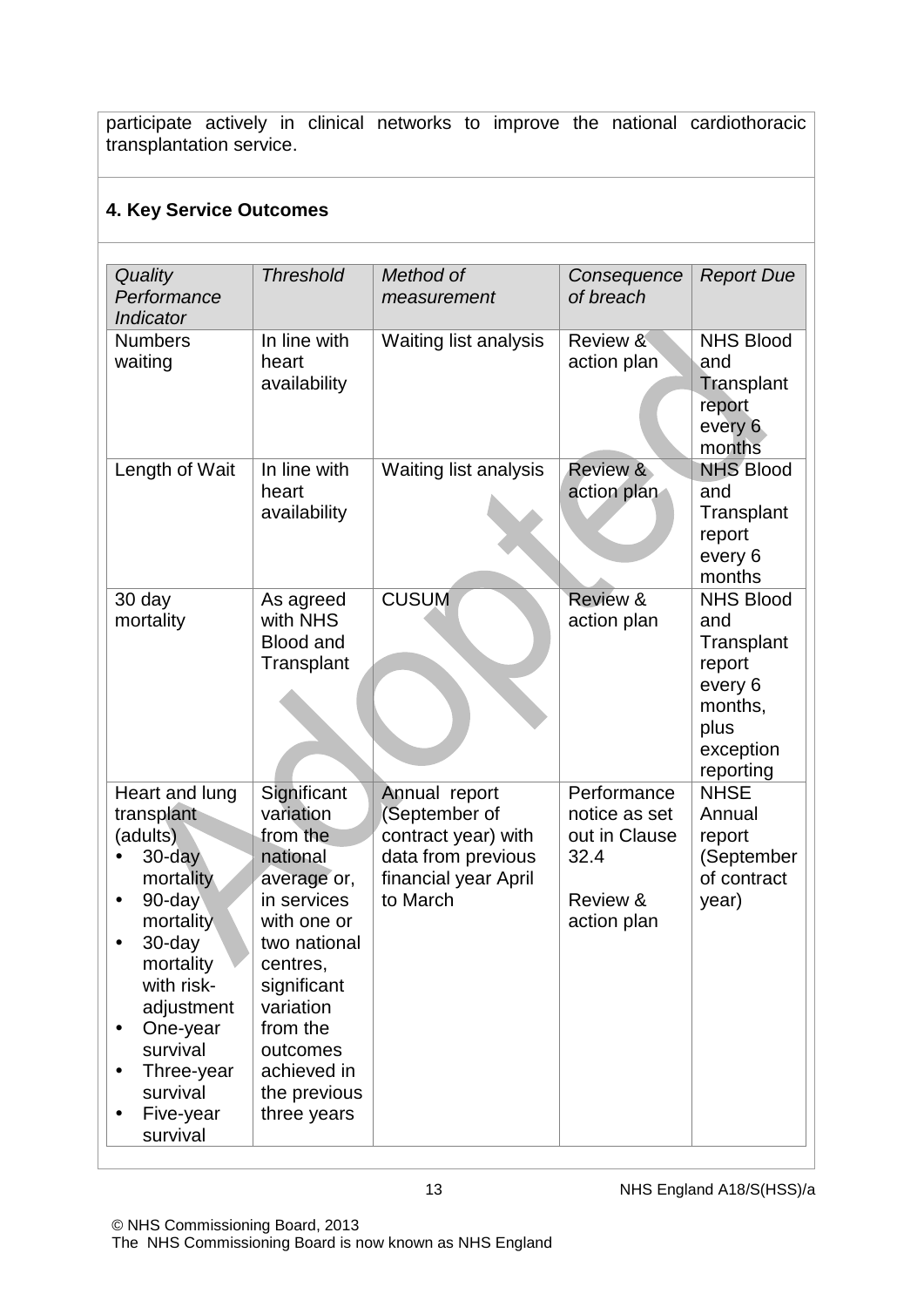| Minimum levels<br>of activity<br>Past 12<br>months<br>heart<br>transplants<br>Past 12<br>$\bullet$<br>months lung<br>transplants<br>per unit<br>Robust on-<br>call<br>arrangemen<br>ts | No less that<br>9 heart<br>transplants<br>for the unit<br>in the past<br>12 months;<br>aspiring to a<br>minimum of<br>25 heart<br>transplants<br>and 25 lung<br>transplants<br>per unit<br>annually. | Copy of on-call rota<br>for the past 12<br>months.<br>Report indentifying<br>surgeons joining<br>and leaving the<br>heart transplant rota<br>and lung transplant<br>rota in the past 12<br>months.<br>Report of heart<br>transplants and lung<br>transplants<br>performed by each<br>surgeon in the past | Review &<br>action plan | <b>NHSE</b><br>every 6<br>months,<br>and NHSE<br>Annual<br>report<br>(September<br>of contract<br>year) |
|----------------------------------------------------------------------------------------------------------------------------------------------------------------------------------------|------------------------------------------------------------------------------------------------------------------------------------------------------------------------------------------------------|----------------------------------------------------------------------------------------------------------------------------------------------------------------------------------------------------------------------------------------------------------------------------------------------------------|-------------------------|---------------------------------------------------------------------------------------------------------|
|                                                                                                                                                                                        |                                                                                                                                                                                                      | 12 months.                                                                                                                                                                                                                                                                                               |                         |                                                                                                         |

# **5. Location of Provider Premises**

| Provider                                                    | <b>Adult</b> | Child      |
|-------------------------------------------------------------|--------------|------------|
| Great Ormond Street Hospital for Children NHS Foundation    | No.          | Yes        |
| Trust                                                       |              |            |
| Great Ormond Street, London, WC1N 3JH                       |              |            |
| The Newcastle upon Tyne Hospitals NHS Foundation Trust      | <b>Yes</b>   | <b>Yes</b> |
| Freeman Hospital, High Heaton, Newcastle upon Tyne. NE7     |              |            |
| 7DN                                                         |              |            |
| <b>Papworth Hospital NHS Foundation Trust</b>               | <b>Yes</b>   | No.        |
| Papworth Everard, Cambridge CB23 3RE                        |              |            |
| Royal Brompton & Harefield NHS Foundation Trust             | <b>Yes</b>   | <b>No</b>  |
| Sydney Street, London SW3 6NP                               |              |            |
| University Hospital of Birmingham NHS Foundation Trust      | <b>Yes</b>   | <b>No</b>  |
| Selly Oak Hospital, Raddlebarn Road, Selly Oak, Birmingham, |              |            |
| <b>B29 6JD</b>                                              |              |            |
| University Hospital of South Manchester NHS Foundation      | <b>Yes</b>   | <b>No</b>  |
| Trust                                                       |              |            |
| Wythenshawe Hospital, Southmoor Road, Manchester M23        |              |            |
| 9LT                                                         |              |            |
| Sheffield Teaching Hospitals NHS Foundation Trust           | <b>Yes</b>   | <b>No</b>  |
| Northern General Hospital, Herries Road, Sheffield S5 7AU   | Assessment   |            |
|                                                             | and          |            |
|                                                             | follow up    |            |
|                                                             | only         |            |